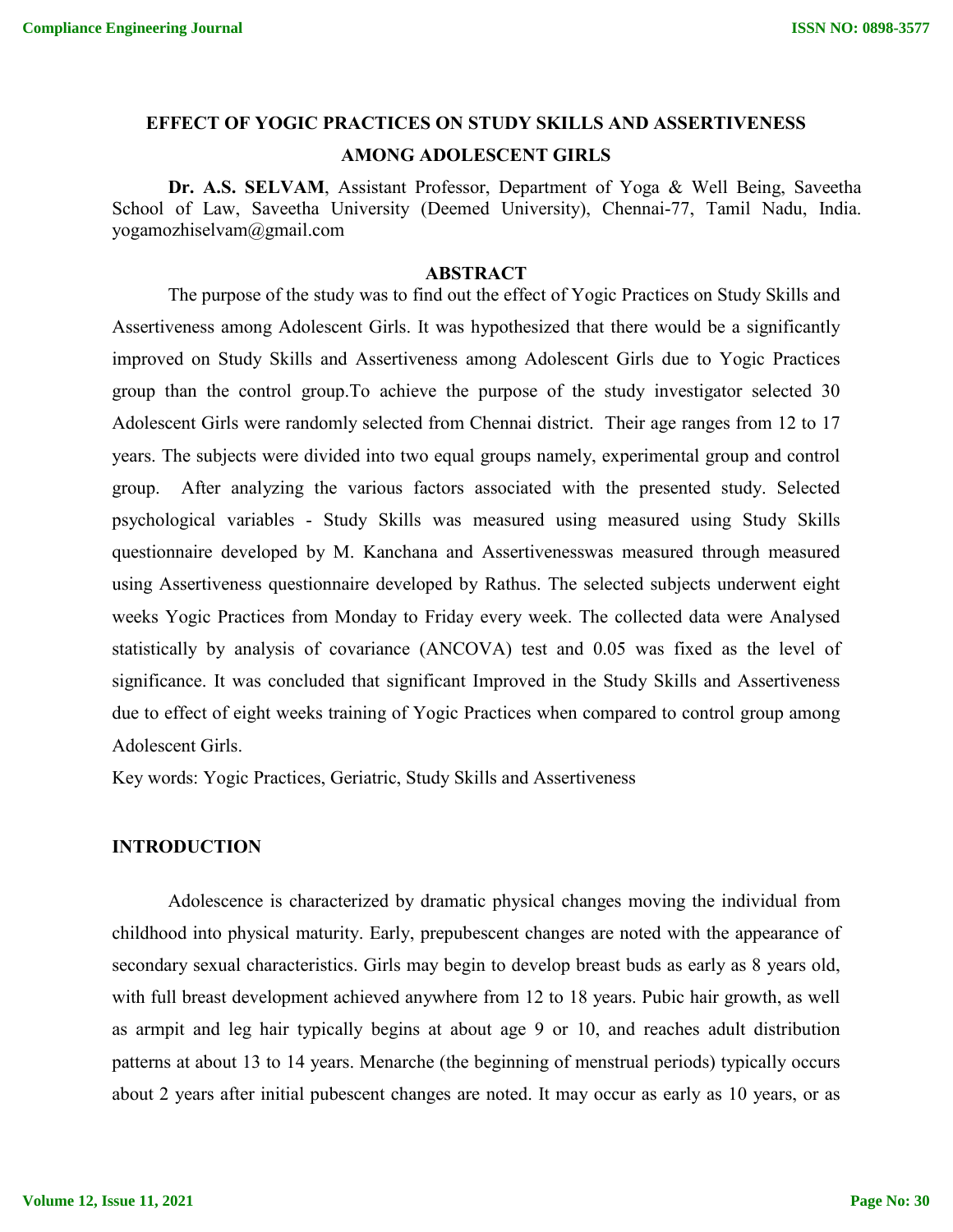late as 15 years, with the average in India being about 12.5 years. A concurrent rapid growth in height occurs between the ages of about 9.5 and 14.5 years, peaking somewhere around 12 years. A concurrent rapid growth in height occurs between the ages of about 10.5 to 11 and 16 to 18, peaking around age 14. The human body has several glands, many of which are ductless. The various hormones they produce kill germs in our body as they mingle with the blood. If these glands work as well as they should, we would all be disease-free. Yoga gives strength to these glands to do their job properly. Each gland secretes a different fluid that affects a different function in the body. Hormones secreted by ductless glands are very important for a healthy life. When hormones are at a particular performance level, the body can function to its optimum. The improper functioning of these glands is usually the primary cause of most diseases. Fortunately, there are yogic practices that activate each of these glands. (Dr.AnandhaBalayogiBhavanani, 2004). Study Skills and Assertiveness are both the most prevalent and most important factors affecting the psychosocial function of the elderly people. Yogic Practices is one of the very antiquity and for most sciences. Yogic Practices helps to promote a balanced development of physical, mental and spiritual wellbeing**.**

#### **STATEMENT OF THE PROBLEM**

The purpose of the study was to find out the effect of Yogic Practices on Study Skills and Assertiveness among Adolescent Girls.

#### **HYPOTHESIS**

It was hypothesized that there would be a significantly improved on Study Skills and Assertiveness among Adolescent Girls due to Yogic Practices group than the control group.

#### **REVIEW OF RELATED LITERATURE**

**Karthika, P. (2020).**Conducted study on the Influence of yoga intervention on assertiveness among under graduate students. For this purpose, 20 college going girls were randomly selected from Private Institution, Chennai. Their age was ranged between 19 and 21 years. The study was conducted after college hours so that the class routine was not disturbed. Further, the selected twenty subjects were randomly assigned into experimental group (Group I  $(n=10)$ ) and control group (Group II  $(n = 10)$ ). The experimental group underwent 8 weeks of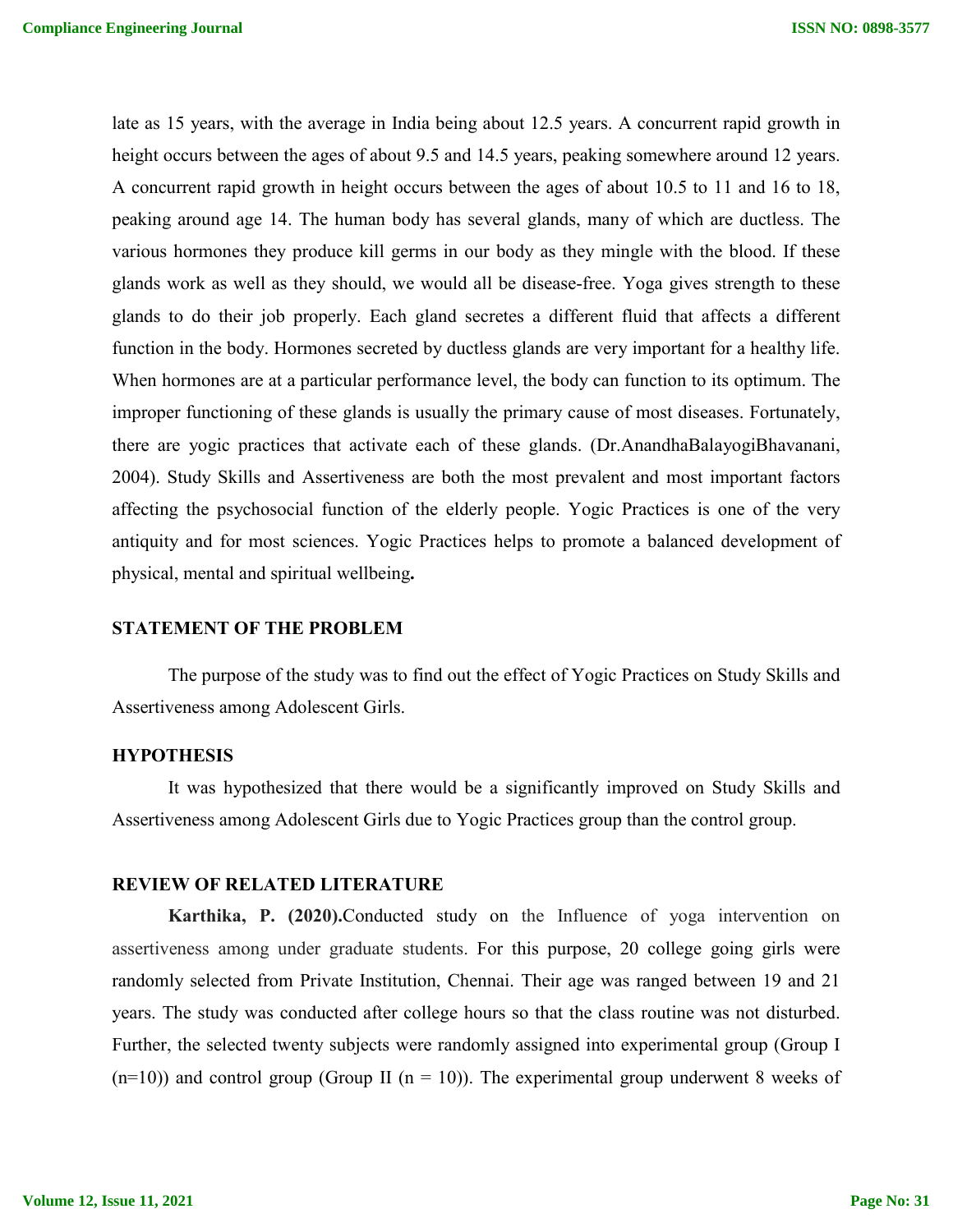practices which include Prayer, loosening exercises, Asana, pranayama and OM chanting for six days (i.e. Monday to Saturday) in a week. Each yoga session consisted of 5 minutes of loosening exercises, 5 minutes of Surya Namaskar, 20 minutes of asana, 10 minutes of pranayama and 5 minutes of OM meditation. Control group didn't undergo any such practices. Finally, when the training period of eight weeks was over, all the subjects of experimental and control groups were assessed for assertiveness. Standardized assertiveness questionnaire Rathus assertiveness Schedule (30 items) were used for Pre-test and post-test of both control group and experimental group before and after the training period. The eight weeks yogic practices significantly increase the assertiveness among under graduate students.

**Thakur, T. S., Pawar, S., & Kumar, G. G. (2020),**Conducted study on the Yoga for Well-being of Adolescent Girls. The subjects age between the 13 to 19 years. A sample of 60 girl students pursuing graduation at Sarojini Naidu VanitaMahavidyalaya, Hyderabad, was taken and these girls were those who were practicing yoga regularly for at least a minimum of 1 year before this research. The tool used for the evaluation of these students' experience with respect to various aspects of their well-being was a questionnaire to assess the impact of yoga on relaxation, behavior, responsibility, concentration, sleep, fatigue, eating awareness, knowledge in nutrition, posture, confidence, etc. The subjects expressed their responses in the form of points from 1 (strongly disagree) to 5 (strongly agree) based on which the data were analyzed. The results obtained reflected various benefits gained by these teenage girls by practicing yoga regularly. The results and outcomes of this study will be of great help to enlighten the benefits of yoga to teenage girls so that it makes an impact on their daily living and well-being.

#### **METHODOLOGY**

For the purpose of these random groups experimental study. Thirty (30) Adolescent Girls in Chennai were selected at random as subjects based on their Study Skills and Assertiveness and their age was ranged from 12 to 17 years. Yogic Practices was given five days (Monday to Friday at 6.00 pm to 7.00 pm) per week for eight weeks. All the subjects were randomly assigned to experimental groups and control group each consisted of 15 subjects. Experimental groups were involved in Yogic Practices (12) weeks and the control group kept in active rest. The Yogic Practices given to experimental group include Starting prayer, Loosening the joining, Suryanamaskar, Padahasthasana, Trikonasana,Vrikshasana, Parvatasana,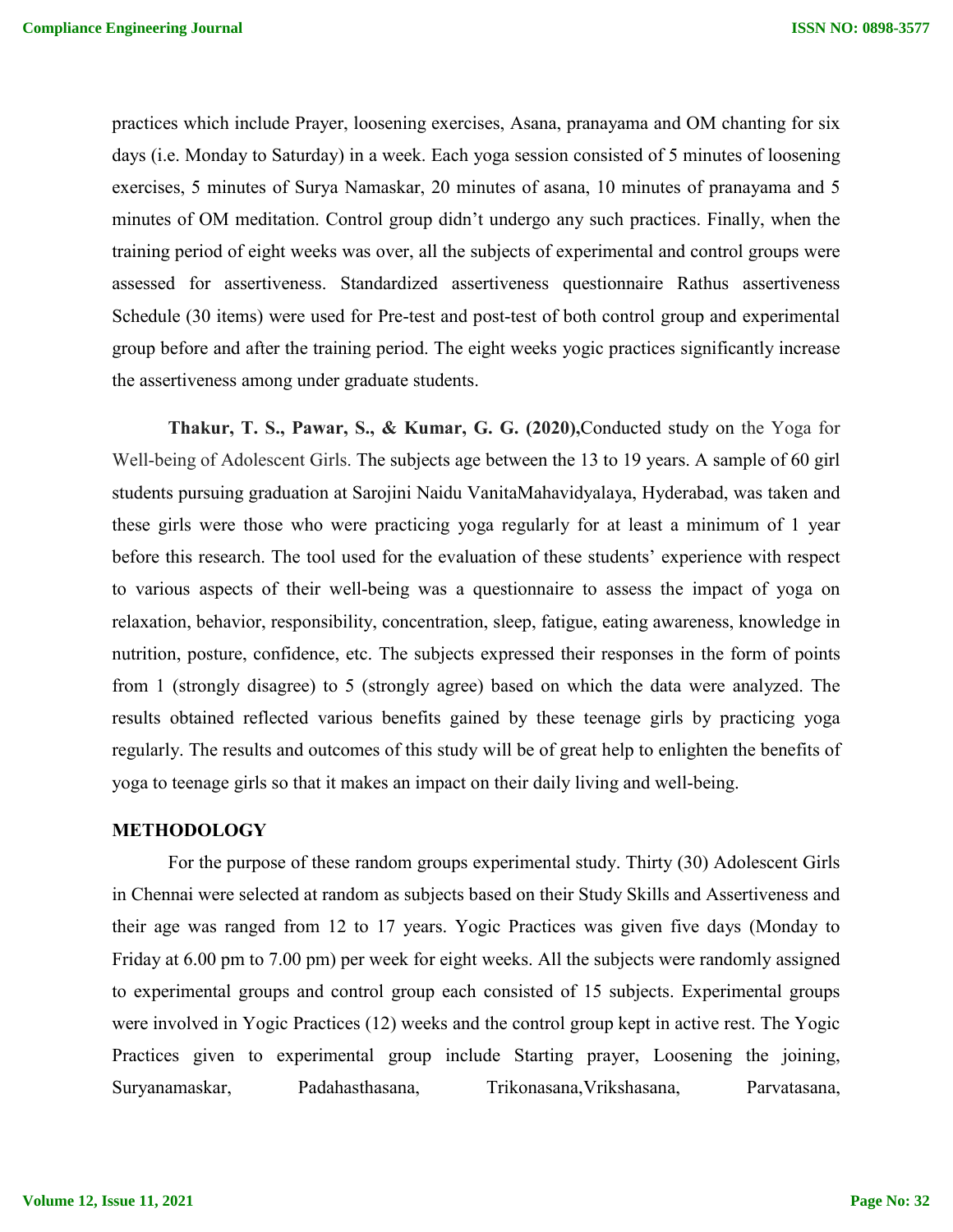Shasangasana,Gomukhasana, Paschimottasana, Ardhamatsyendrasana, Bhujangasana, Dhanurasana, Sarvangasana, Kapalabati, Sheetali, Bhramari pranayamas, OM Chanting, NadiShodhana, Shavasana, Yoga Nidra (Relaxation) Techniques. Initially pre-test was taken and after the experimental period of eight weeks, post-test was taken from all the two groups. Selected psychological variables - Study Skills was measured using measured using Study Skills questionnaire developed by M.Kanchana and Assertiveness was measured through measured using Assertiveness questionnaire developed by Rathus. The differences between initial and final Study Skills and Assertiveness were considered as the effect of Yogic Practices on selected subjects. Analysis of Covariance (ANCOVA) was used to find out the difference among the experimental and control groups. The test of significance was fixed as 0.05 level of confidence.

#### **RESULTS AND DISCUSSION**

The data pertaining to the variables collected from the two groups before and after the training period were statistically analyzed by using Analysis of Covariance (ANCOVA) to determine the significant difference and tested at 0.05 level of significance.

#### **RESULTS ON STUDY SKILLS**

The Analysis of Covariance (ANCOVA) on Study Skills Yogic Practices and control group was analyzed and are presented in table-I

|                    |              | <b>EXPERIMENTAL GROUPS CONTROL GROUP (in Scores)</b> |                |           |              |           |              |
|--------------------|--------------|------------------------------------------------------|----------------|-----------|--------------|-----------|--------------|
| <b>Test</b>        | <b>EXP</b>   | <b>CON</b>                                           | <b>SV</b>      | <b>SS</b> | Df           | <b>MS</b> | $\mathbf{F}$ |
|                    | <b>GROUP</b> | <b>GROUP</b>                                         |                |           |              |           |              |
| <b>Pre test</b>    | 25.8         | 25.06                                                | <b>Between</b> | 4.03      | $\mathbf{1}$ | 4.03      | 0.14         |
| <b>Mean</b>        |              |                                                      | <b>Within</b>  | 761.33    | 28           | 27.19     |              |
| <b>Post test</b>   | 35.93        | 25.13                                                | <b>Between</b> | 874.8     | 1            | 437.4     | $7.44*$      |
| <b>Mean</b>        |              |                                                      | Within         | 1644.66   | 28           | 58.73     |              |
| <b>Adjusted</b>    | 35.52        | 25.54                                                | <b>Between</b> | 743.30    | $\mathbf{1}$ | 371.65    | $14.40*$     |
| test Mean          |              |                                                      | <b>Within</b>  | 696.41    | 27           | 25.79     |              |
| mean<br>difference | 10.13        | 0.06                                                 |                |           |              |           |              |

| <b>Table-I</b>                                                  |
|-----------------------------------------------------------------|
| <b>COMPUTATION OF ANALYSIS OF COVARIANCE ON STUDY SKILLS OF</b> |
| <b>EXPERIMENTAL GROUPS CONTROL GROUP (in Scores)</b>            |

**\* Significant at 0.05 level of confidence (Table F ratio at 0.05 level of confidence for df 1 and 28 = 4.20, 1 and 27 = 4.21).**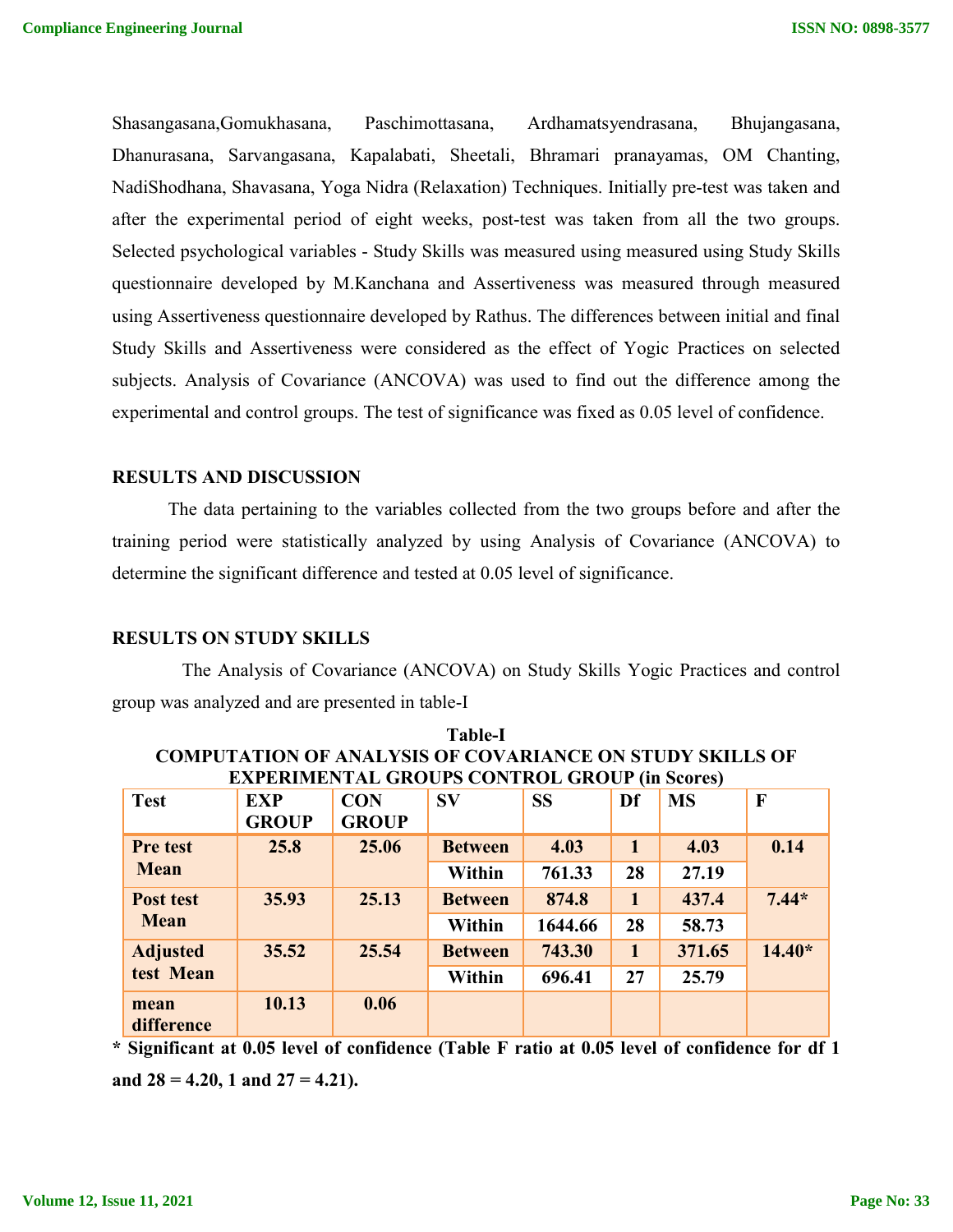The obtained F-ratio value for the Study Skills were greater than the table value, it The obtained F-ratio value for the Study Skills were greater than the table value, it<br>indicates that there was a significant difference among post test and adjusted post-test means of the Yogic Practices group than the control group. The pre-test, post-test and adjusted post-test mean values of Yogic Practices and the control group on Study Skillswere graphically presented in Figure 1. **ISSN NO: 0898-3577**<br>the table value, it<br>d post-test means of<br>d adjusted post-test<br>raphically presented<br>C PRACTICES<br>scores)<br>Sroup<br>Group



# **BAR DIAGRAM SHOWING THE MEAN DIFFERENCE OF YOGIC PRACTICES**

**Figure 1**

#### **RESULTS ON ASSERTIVENESS**

# **COMPUTATION OF ANALYSIS OF COVARIANCE ON ASSERTIVENESS OF EXPERIMENTAL GROUPS AND CONTROL GROUP Table-II**

| <b>Test</b>     | <b>EXP</b><br><b>GROUP</b> | <b>CON</b><br><b>GROUP</b> | <b>SV</b> | <b>SS</b> | Df | <b>MS</b> | F        |
|-----------------|----------------------------|----------------------------|-----------|-----------|----|-----------|----------|
| Pre test        | 50.86                      | 49.46                      | between   | 14.7      |    | 14.7      | 0.24     |
| <b>Mean</b>     |                            |                            | within    | 1711.46   | 28 | 61.12     |          |
| Post test       | 58.66                      | 50.53                      | between   | 496.13    |    | 248.06    | $4.54*$  |
| <b>Mean</b>     |                            |                            | within    | 1527.06   | 28 | 54.53     |          |
| <b>Adjusted</b> | 58.09                      | 51.10                      | between   | 363.59    |    | 181.79    | $12.56*$ |
| test Mean       |                            |                            | within    | 390.66    | 27 | 14.46     |          |
| mean            | 7.8                        | 1.06                       |           |           |    |           |          |
| difference      |                            |                            |           |           |    |           |          |

**and 28 = 4.20, 1 and 27 = 4.21).**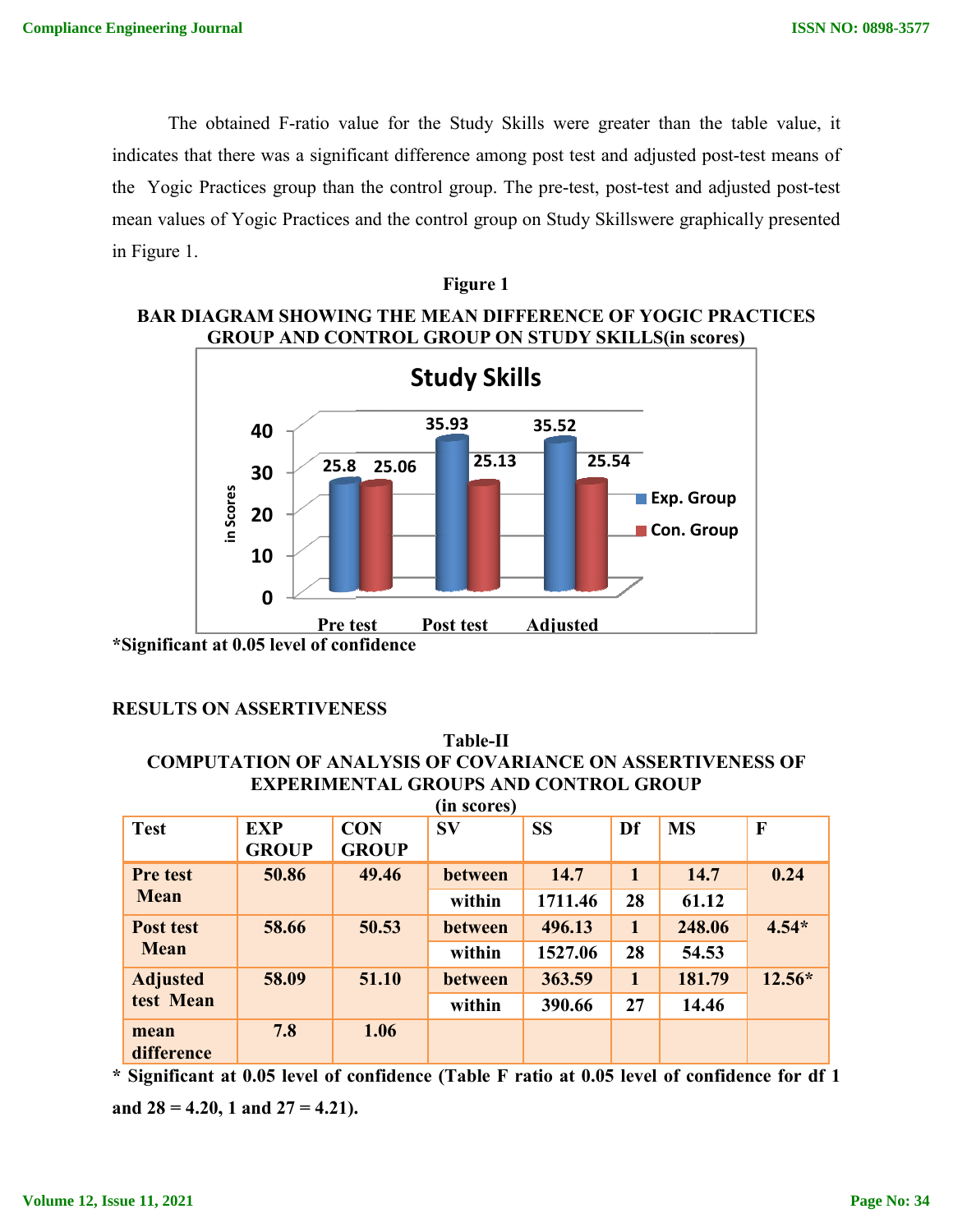The obtained F-ratio value for the Assertiveness were greater than the table value, it indicates that there was a significant difference among post test and adjusted post-test means of The obtained F-ratio value for the Assertiveness were greater than the table value, it<br>indicates that there was a significant difference among post test and adjusted post-test means of<br>the Yogic Practices group than the co mean values of Yogic Practices and the control group on Assertiveness were graphically presented in Figure 2. **ISSN NO: 0898-3577**<br> **Constant Constant Constant Constant Constant Constant Constant Constant Constant Constant Constant Constant Constant Constant Constant Constant Constant Constant Constant Constant Constant Constant C** 



# **BAR DIAGRAM SHOWING THE MEAN DIFFERENCE OF YOGIC PRACTICES GROUP, AND CONTROL GROUP ON ASSERTIVENESS (in scores)**



**<sup>\*</sup>Significant at 0.05 level of confidence**

# **CONCLUSION**

It was concluded that there was significantly improved in the Study Skills and Assertiveness due to effect of eight weeks training of Yogic Practices when compared to control group among Adolescent Girls.

# **REFERANCES**

- B.K.S.Iyengar, (1993) The Illustrated Light on Yoga, U.K., Harper Collins Publishers Pp.45
- Swamysathyanandhasaraswathy (2008) Asana Pranayama Mudra Bandha, Ttrust, Mugar, Bihar India: Yoga Publications.
- Karthika, P. (2020). Influence of yoga intervention on assertiveness among under graduate students. Nutrition and Physical Education, 4(1), Pp. 804-06